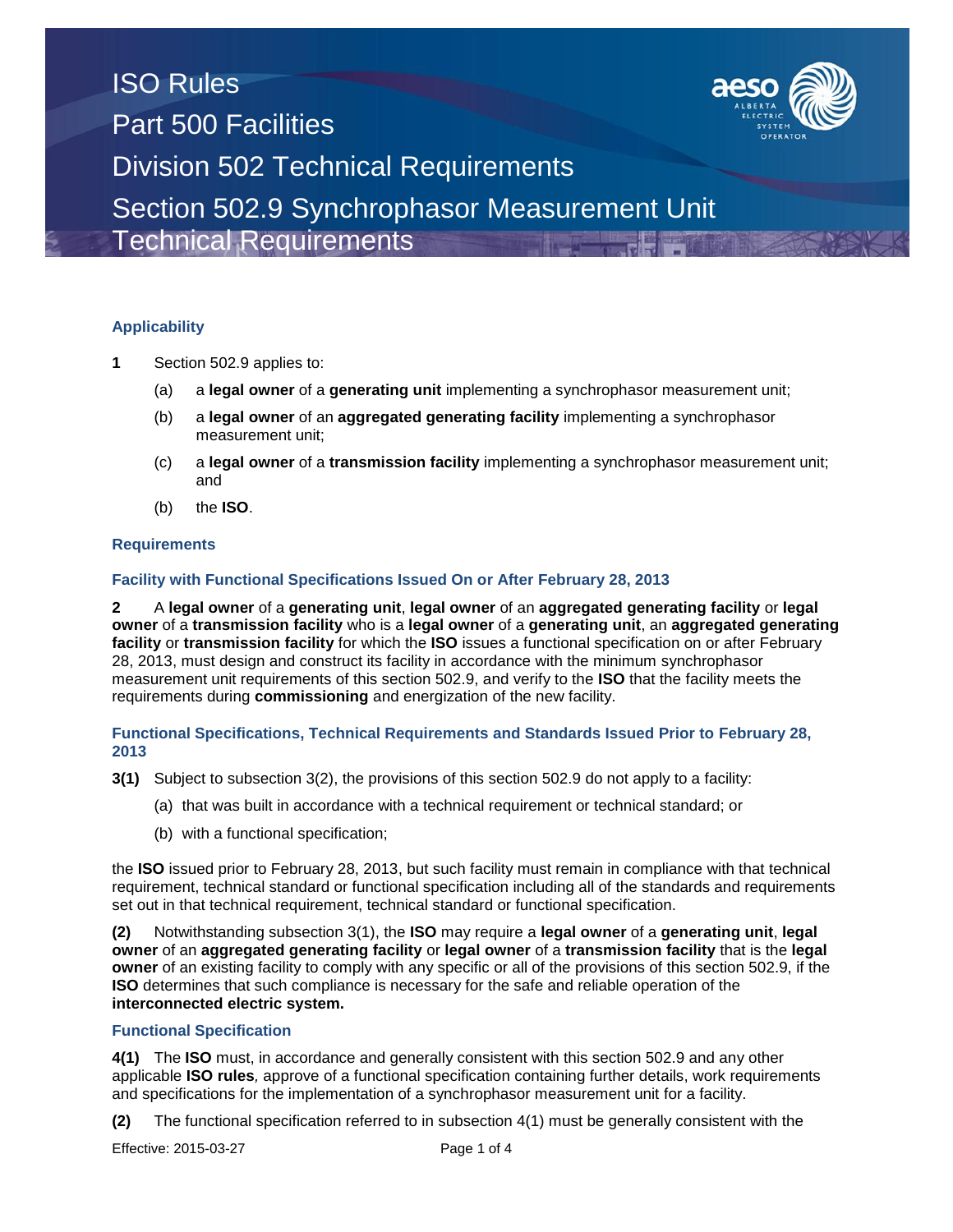# ISO Rules Part 500 Facilities Division 502 Technical Requirements Section 502.9 Synchrophasor Measurement Unit Technical Requirements

provisions of this section 502.9 but may contain material variances the **ISO** approves of based upon its discrete analysis of any one (1) or more of the technical, economic, safety, operational and **reliability**  requirements related to the specific connection project.

## **Synchrophasor Measurement Unit Functionality**

**5** Each of the **legal owner** of a **generating unit**, **legal owner** of an **aggregated generating facility** and **legal owner** of a **transmission facility** implementing a synchrophasor measurement unit, must meet the functionality requirements, data requirements, data format requirements and communication requirements set out in the Institute of Electrical and Electronics Engineers document *IEEE Standard C37.118 – 2005 Synchrophasors for Power Systems* specific to a synchrophasor measurement unit.

## **Synchrophasor Measurement Unit Signal Names**

**6** The **ISO** must provide each **legal owner** of **generating unit**, **legal owner** of an **aggregated generating facility** and **legal owner** of a **transmission facility** with *IEEE Standard C37.118 - 2005* compliant synchrophasor measurement unit signal names and the appropriate data format, including the company identifier, device identifier and the necessary formatting.

## **Data Storage and Streaming**

**7(1)** Subject to subsection 7(2), each of the **legal owner** of a **generating unit**, **legal owner** of an **aggregated generating facility** and **legal owner** of a **transmission facility** must collect and continuously store the synchrophasor measurement unit data for one (1) year from the date the synchrophasor measurement unit data was collected.

**(2)** A **legal owner** of a **generating unit**, **legal owner** of an **aggregated generating facility** or **legal owner** of a **transmission facility**, required to implement a synchrophasor measurement unit, as determined by the **ISO**, must stream the data to the **ISO**.

**(3)** The **legal owner** of a **generating unit, legal owner** of an **aggregated generating facility** or **legal owner** of a **transmission facility** may, within one (1) year of streaming the data to the **ISO**, obtain the data from the **ISO** upon written request.

**(4)** The **ISO** must, if it receives a request as set out in subsection 7(3), provide the data to the **legal owner** of a **generating unit**, **legal owner** of an **aggregated generating facility** or **legal owner** of a **transmission facility** within ten (10) **business days**.

**(5)** The **ISO** must store any data streamed pursuant to subsection 7(2) for one (1) year.

#### **Suspected Failure or Malfunction of a Synchrophasor Measurement Unit**

**8(1)** A **legal owner** of a **generating unit**, **legal owner** of an **aggregated generating facility** or **legal owner** of a **transmission facility** must, if it identifies or suspects a failure or malfunction of a synchrophasor measurement unit or any of its components, notify the **ISO** as soon as practicable but not later than one (1) **business day** after identifying the suspected malfunction or failure.

**(2)** The **ISO** must, if it identifies or suspects a failure or malfunction of a synchrophasor measurement unit or any of its components, notify the applicable **legal owner** of a **generating unit**, **legal owner** of an **aggregated generating facility** or **legal owner** of a **transmission facility** as soon as practicable, but not later than one (1) **business day**, after identifying the suspected failure.

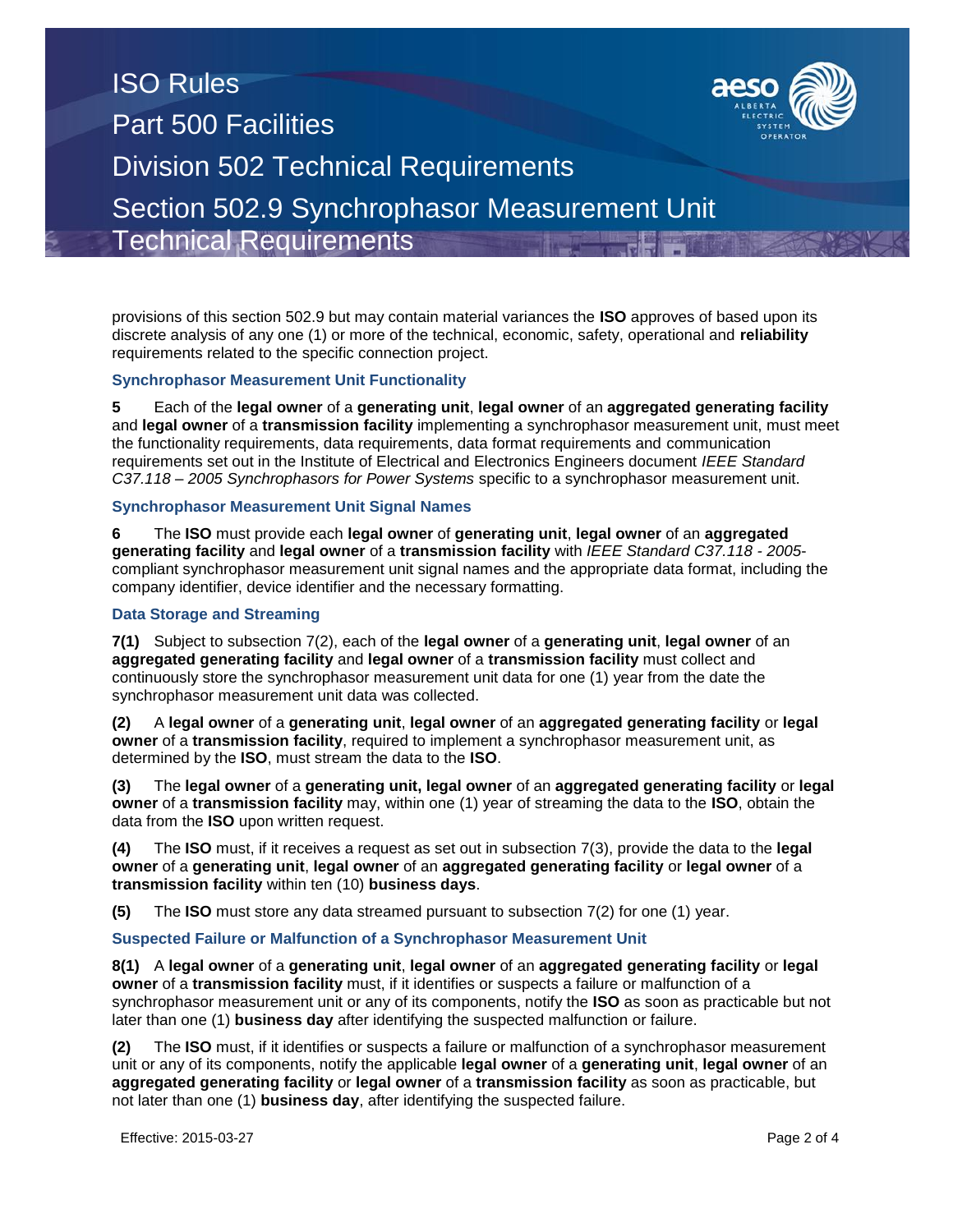# ISO Rules Part 500 Facilities Division 502 Technical Requirements Section 502.9 Synchrophasor Measurement Unit Technical Requirements

**(3)** Each of the **legal owner** of a **generating unit**, **legal owner** of an **aggregated generating facility** and **legal owner** of a **transmission facility** must provide the **ISO** with the date it expects to investigate the suspected failure or malfunction of the synchrophasor measurement unit or any of its components which, in the case of an investigation in response to a notification under subsection 8(2), must be within two (2) **business days** of receiving the **ISO**'s notification.

**(4)** The **legal owner** of a **generating unit**, **legal owner** of an **aggregated generating facility** or **legal owner** of a **transmission facility** must, if it is unable to test the synchrophasor measurement unit or

any of its components on the expected date provided under subsection 8(3), provide the **ISO** with the revised date.

- **(5)** The **legal owner** of a **generating unit**, **legal owner** of an **aggregated generating facility** or **legal owner** of a **transmission facility** must, after testing the synchrophasor measurement unit or any of its components, confirm if there is a failure or malfunction with the synchrophasor measurement unit or not and notify the **ISO** with the results of the test.
- **(6)** The **legal owner** of a **generating unit**, **legal owner** of an **aggregated generating facility** or **legal owner** of a **transmission facility** must, if the results of the test indicated that the synchrophasor measurement unit or any of its components have failed, provide the **ISO** with the date that the **market participant** expects to repair or replace the synchrophasor measurement unit.

**(7)** The **legal owner** of a **generating unit**, **legal owner** of an **aggregated generating facility** or **legal owner** of a **transmission facility** must, if the synchrophasor measurement unit or any of its components are not repaired or replaced by the date provided under subsection 8(6), provide the **ISO** with a revised date.

**(8)** The **legal owner** of a **generating unit**, **legal owner** of an **aggregated generating facility** or **legal owner** of a **transmission facility** must notify the **ISO** when the synchrophasor measurement unit or any of its components have been repaired or replaced.

## **As-Built Drawing**

1. **9** A **legal owner** of a **generating unit**, **legal owner** of an **aggregated generating facility** or **legal owner** of a **transmission facility** implementing a synchrophasor measurement unit, or required by the **ISO** to implement a synchrophasor measurement unit, must provide the **ISO** with an as-built engineering stamped three (3) line drawing or a record representing the as-built installation, indicating:

- (a) the voltage transformer and current transformer connections through to the synchrophasor measurement unit; and
- (b) the voltage transformer and current transformer accuracy class.